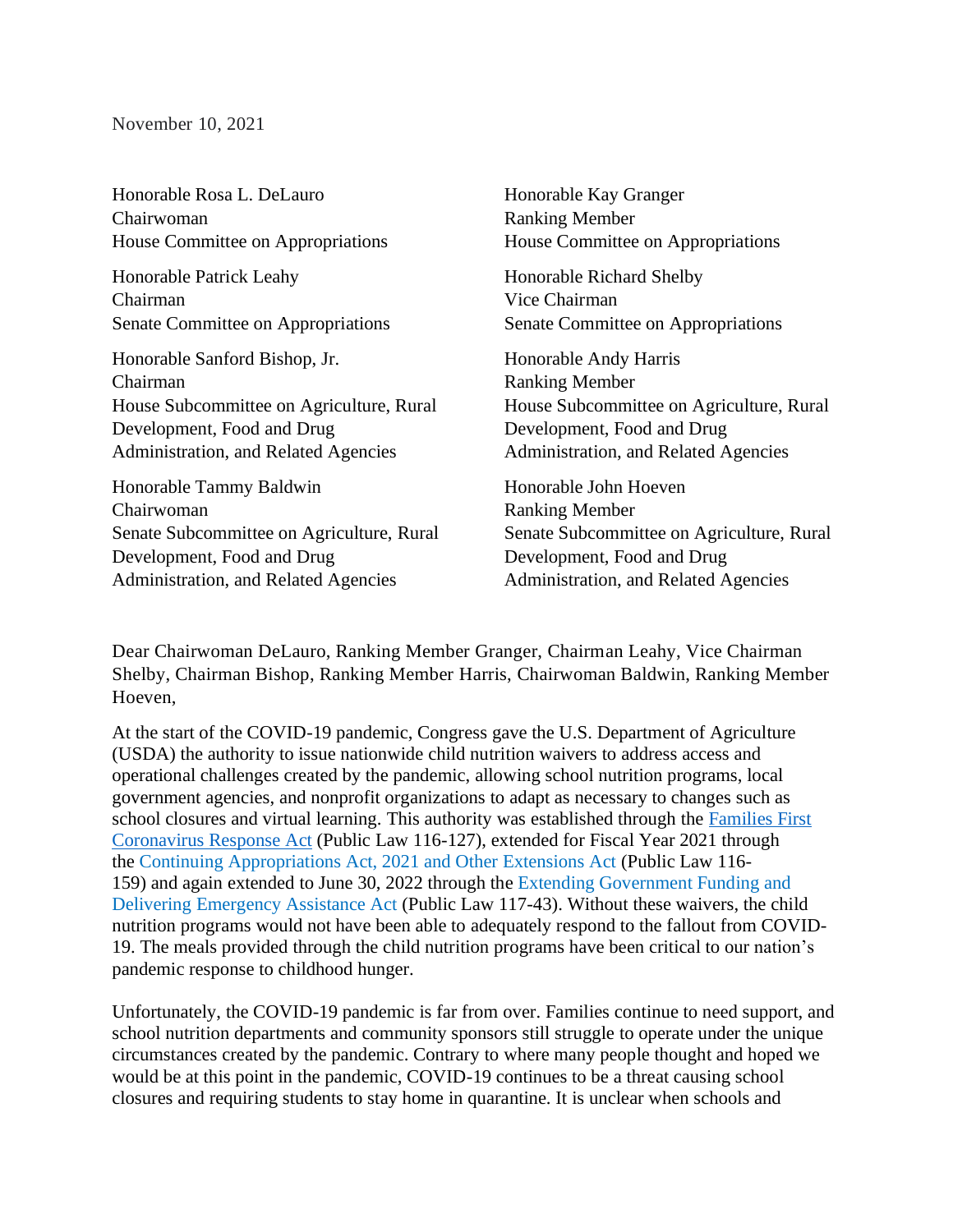community organizations will be able to fully return to normal operations, particularly in light of future variants of COVID-19 that may develop.  

When the Public Health Emergency does finally end, it will take time for nutrition operations to recover from the challenges created during the pandemic: to rebuild their programs and overcome the significant financial impact. USDA will need waiver authority to support schools and program operators through the summer and as the school year begins.

The authority to provide a nationwide waiver in response to the pandemic, even if it increases program costs, has only been extended to June 30, 2022 and waivers cannot be provided beyond the 2021-2022 school year (which the statute defines as ending each year on June 30). This arbitrary deadline means that summer meal programs will not be able to operate under the same program rules through the entire summer. It also takes away USDA's ability to respond to the operational and access challenges that are likely at the start of the new school year in what will hopefully be the first year back to normal school nutrition operations.

**We, the undersigned organizations, ask Congress to further extend USDA's nationwide waiver authority to September 30, 2022 to give USDA the flexibility needed to respond to the pandemic as well as its aftermath, and to ensure that the federal child nutrition programs continue to operate and provide healthy snacks and meals to students.**

Sincerely,

AASA, The School Superintendents Association Academy of Nutrition and Dietetics Afterschool Alliance American Commodity Distribution Association American Heart Association Boys & Girls Clubs of America Bread for the World Center for Biological Diversity Center for Science in the Public Interest (CSPI) Children's Defense Fund Feeding America First Focus Campaign for Children FoodCorps Food Research & Action Center MomsRising National Education Association National Farm to School Network National PTA National Recreation and Park Association School Nutrition Association Share Our Strength